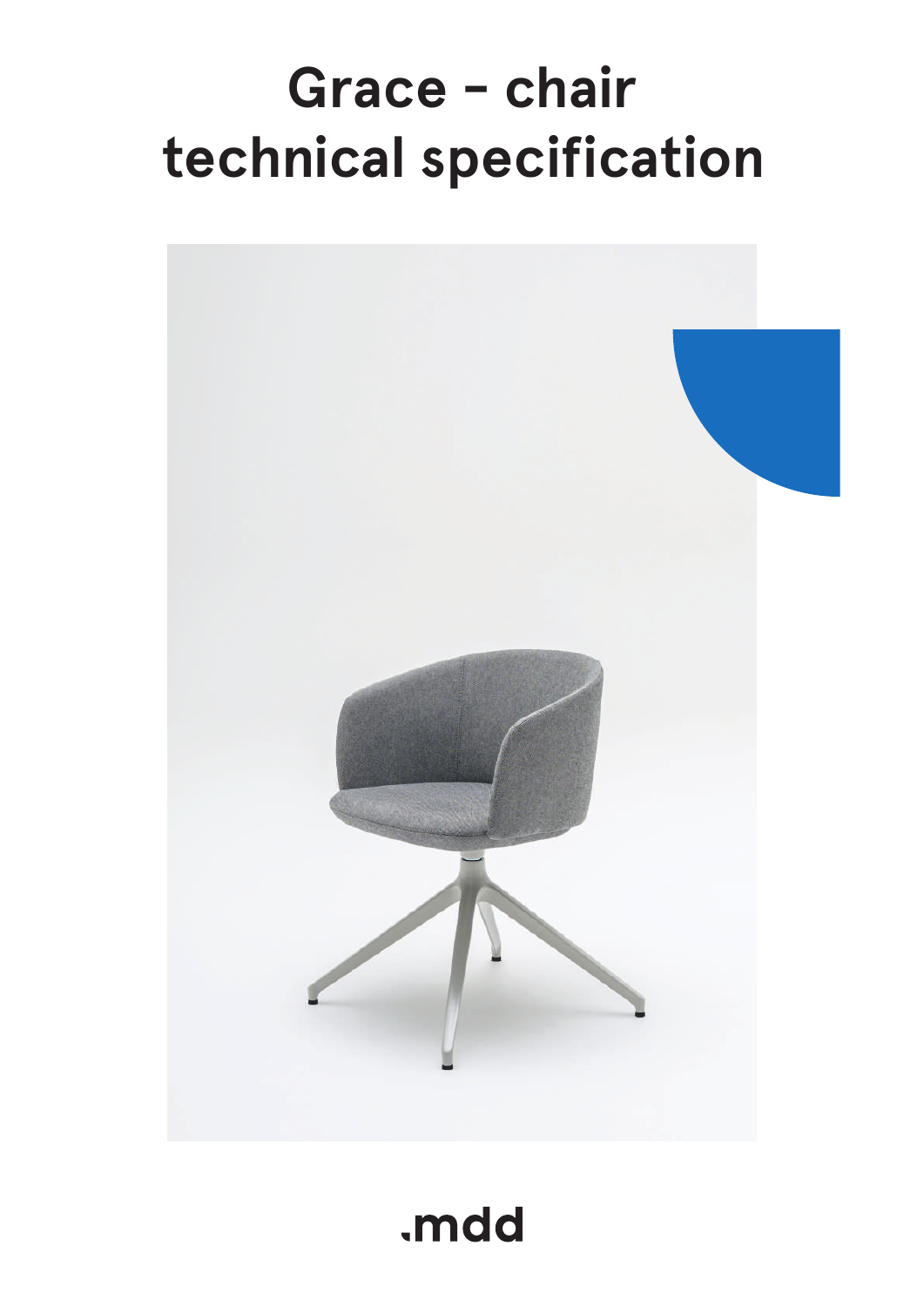### **MDD has a leading position among manufacturers of office furniture with many awards that prove quality and continuously increase demand for it`s products.**

The realities of today`s market require constant quality improvement at all levels of modern organization. This applies in particular to customer service, marketing, quality of products and also to quality of processes within the company. Partnership relations among employees and with business partners form a base of economic growth and success of the company.

Constant investments in innovative machinery park, optimization of managment systems and an expansion of production halls allow to minimize the lead times for the product of the highest quality.

### **More than twenty years of experience in office furniture industry come with reference from a long list of companies and institutions to show their appreciation for an efficient and comprehensive service. MDD is higly aware of the environment.**

Being located in the forest region with lake by it1s side, MDD takes the nature seriously and invests constantly in a modern and energy-efficient solutions to preserve the local life. Company puts emphasis on waste segregation and recycling. MDD has been awarded for the exceptional care and involvement in waste disposal. All materials used are environmentally friendly and enjoy a high 95 % rate of being recycled.



### **General informations:**

### **Warranty :**

MDD products - **5 years**. Electrical components and fabric - **2 years**.

### **Certyficate - MFC:**



**Certyficate - fabric:**



**Assembly:** the product comes pre-assembled

**Packing:** foam wrap

### **Plate density:**

12 mm - 690 - 750 kg/m3 18 mm - 650 - 690 kg/m3 28 mm - 610 - 630 kg/m3 36 mm - 610 - 630 kg/m3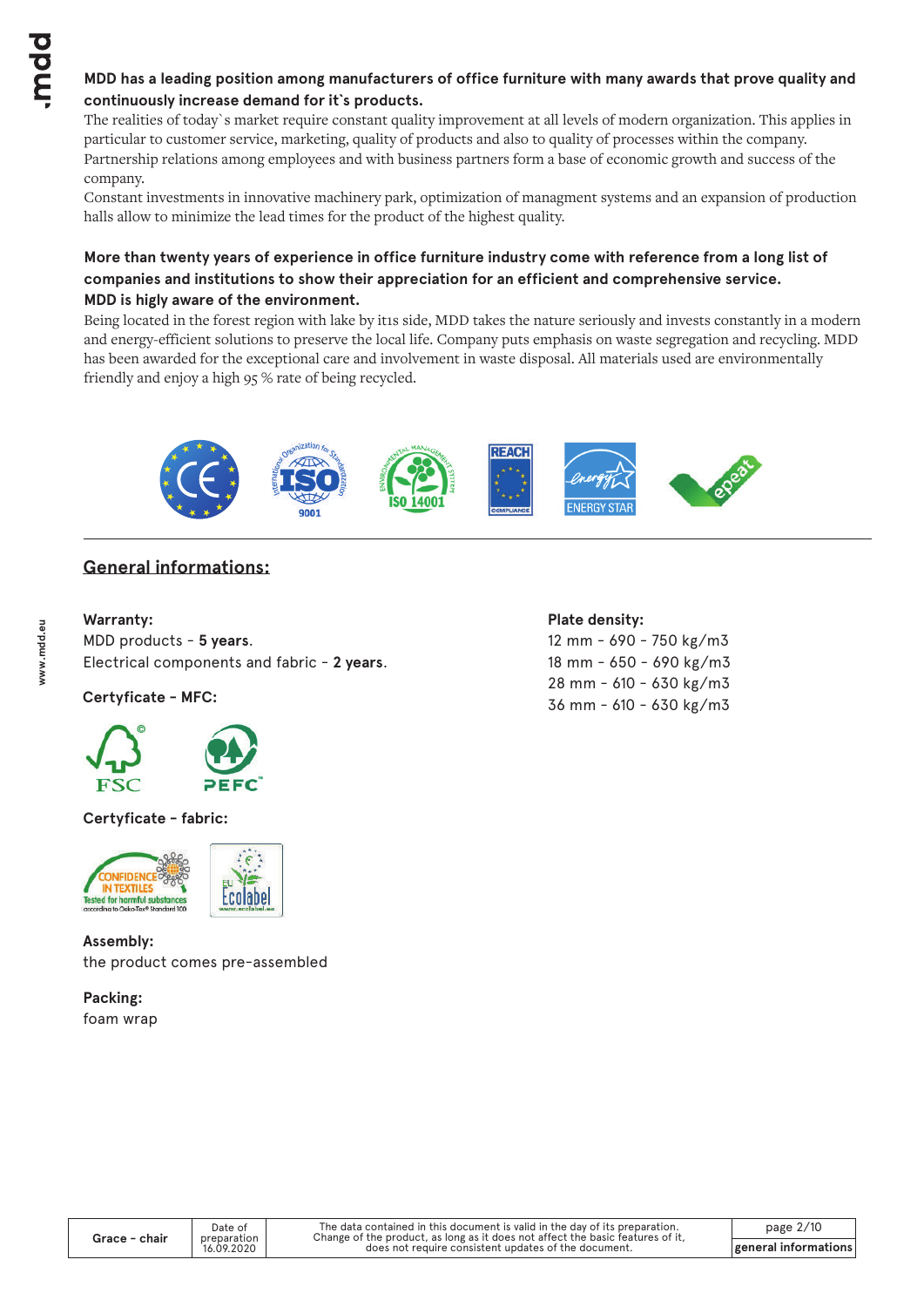### **Grace - chair**

**1. Seat, backrest** - moulded foam (seat - density of 58 kg/m3, backrest density of 60 kg/m3), upholstered



### **Grace**









### **Chair GRP4:**

- 4 star, aluminum, powder coated
- swivel seat 360°
- aluminium cast
- legs finished with polypropylene feet, colour: black

### **Chair GRP4K:**

- 4 star, aluminum, powder coated
- swivel seat 360°
- aluminium cast
- castors for soft floors
- OPTION WITH EXTRA CHARGE castors for hard floors

### **Chair GRP5:**

- 4 legged, metal, powder coated
- legs made of tube Ø18 mm
- legs finished with polypropylene feet, colour: black

### **Chair GRP6:**

- 4 legged, metal frame filled with foam, upholstered
- front legs Ø16mm diameter, rear legs Ø18mm diameter
- legs finished with polypropylene feet, colour: black

**www.mdd.eu**

The data contained in this document is valid in the day of its preparation.<br>Change of the product, as long as it does not affect the basic features of it,<br>does not require consistent updates of the document.

page 3/10 **technical specification**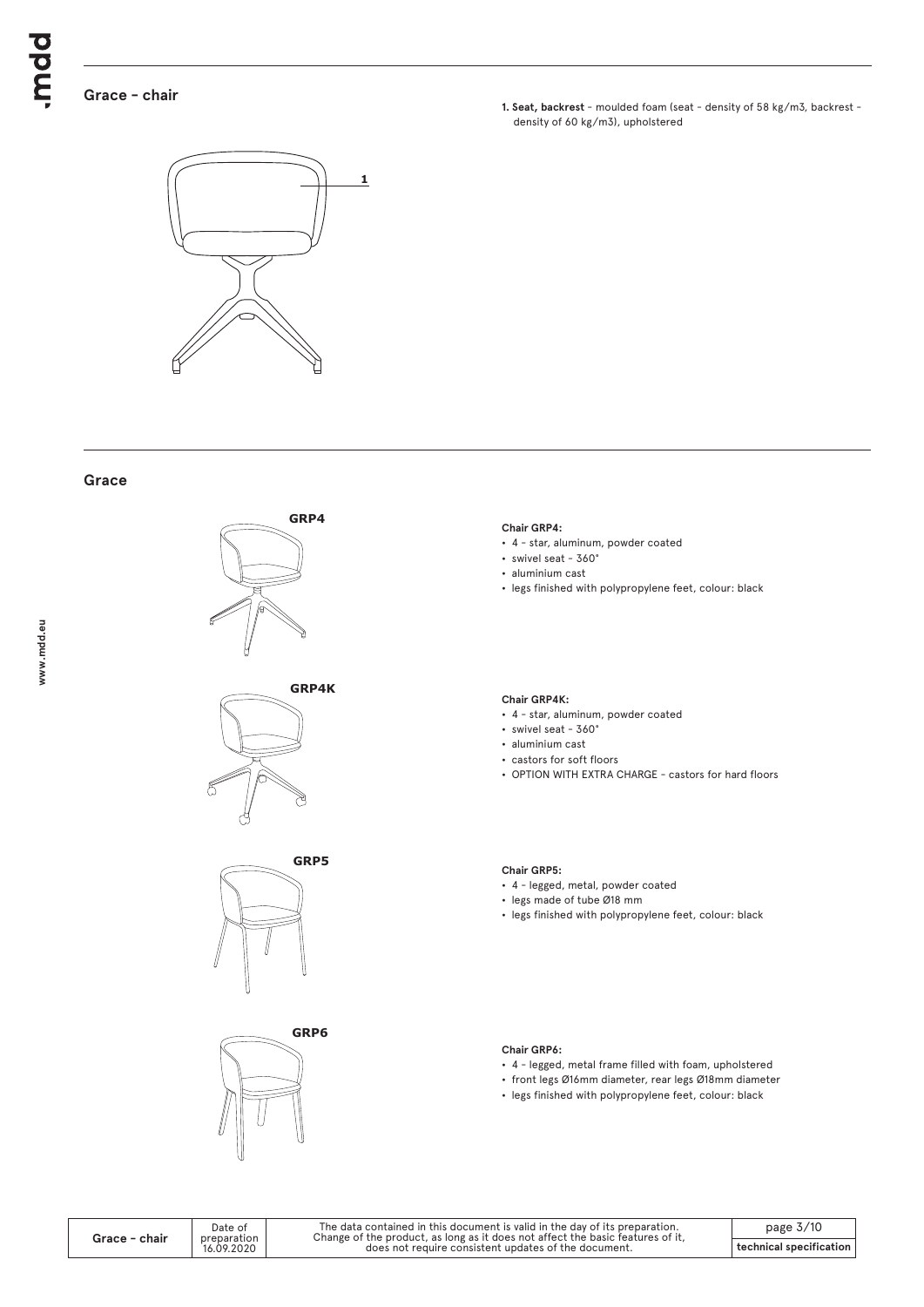bpun.

### **Grace - tables**

- **1. Top** MDF 19mm, natural veneer
- **2. Frame** oval-shaped profile 40 × 20 × 2 mm, tube Ø22 mm, wall thickness 2 mm, CNC-bent, powder coated



|  | Grace - chair |
|--|---------------|
|--|---------------|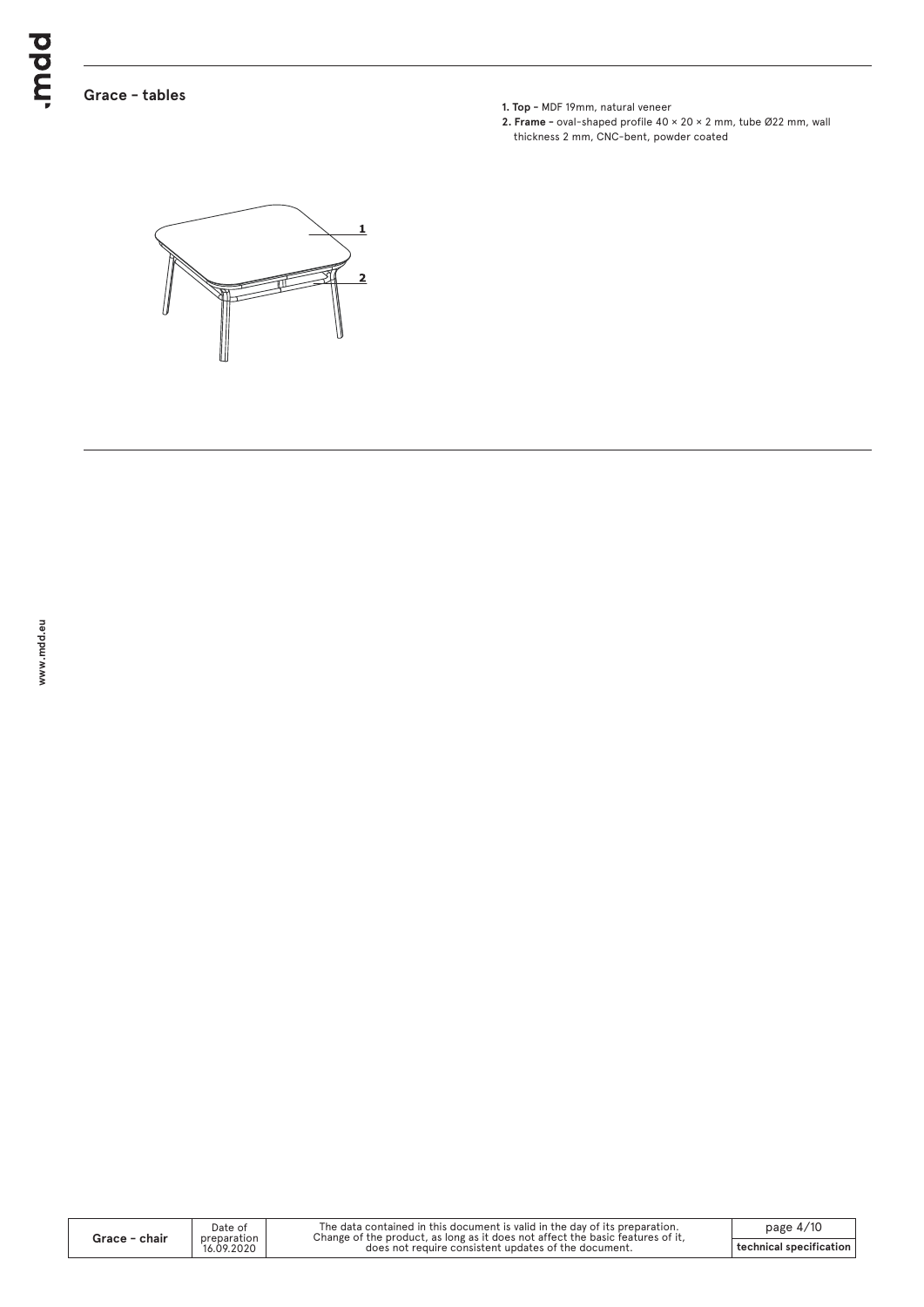### **Dimensions**



### **Dimensions - tables**



|               | Date of                   | The data contained in this document is valid in the dav of its preparation.<br>Change of the product, as long as it does not affect the basic features of it, | page $5/10$     |
|---------------|---------------------------|---------------------------------------------------------------------------------------------------------------------------------------------------------------|-----------------|
| Grace - chair | preparation<br>16.09.2020 | does not require consistent updates of the document.                                                                                                          | dimensions (mm) |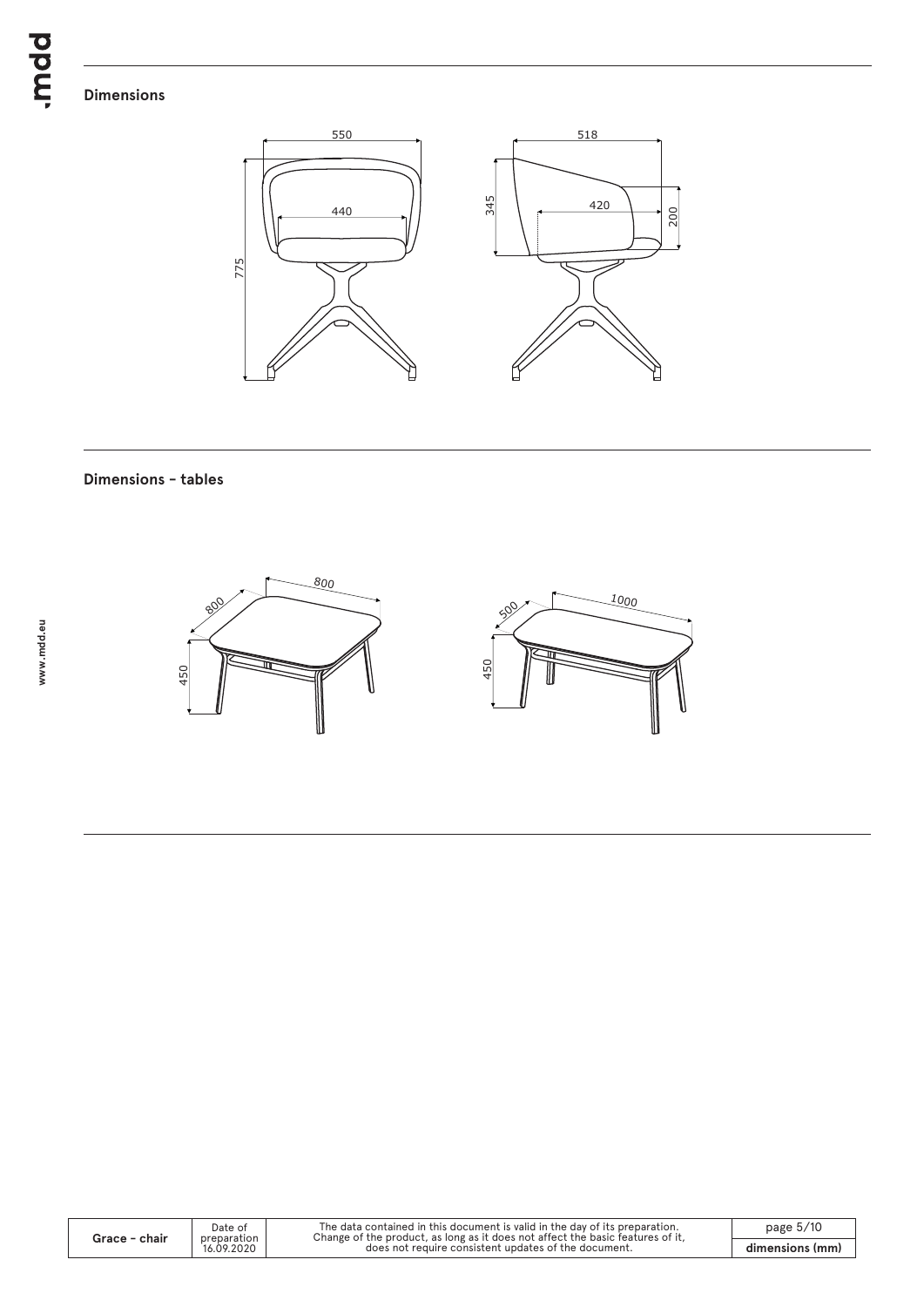### **Grace \***



**GRP4** 552 / 519 / 774 552 / 519 / 774 552 / 519 722 kg

## **Tables \***



**GR01S** 800 / 800 / 450  $20 \text{ kg}$ 



**GR02S** 1000 / 500 / 450

**GRP4K** 552 / 519 / 771<br>22 kg



**GRP5** 552 / 506 / 760 22 kg



**GRP6** 552 / 506 / 758 21 kg

**Grace - chair**

The data contained in this document is valid in the day of its preparation.<br>Change of the product, as long as it does not affect the basic features of it,<br>does not require consistent updates of the document.

page 6/10 **products**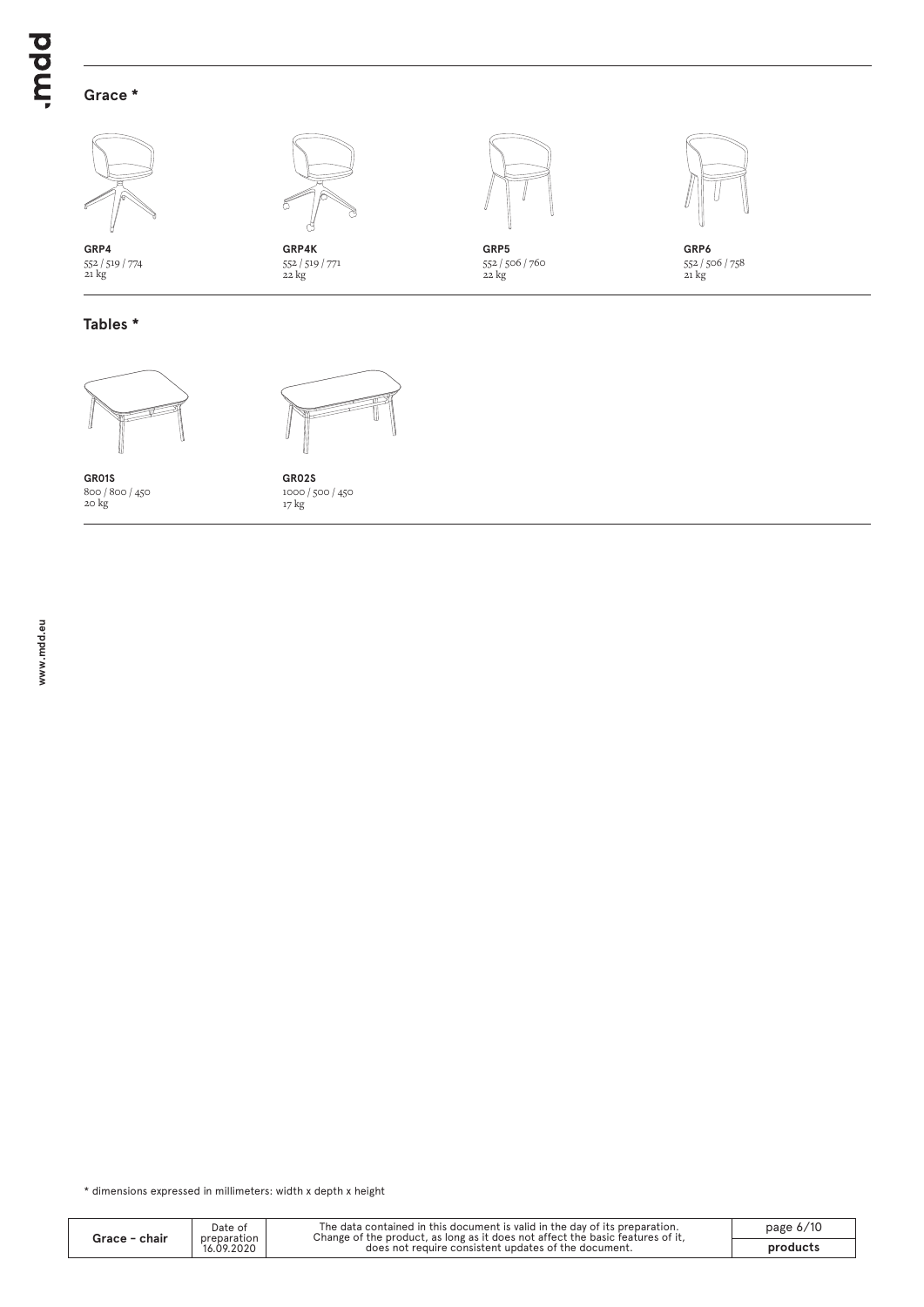### **Fabric Medley - second price group**

| M-68005 Dark<br>olive | M-68002 Light<br>olive | M-68115 Green | M-61002 Beige | Technical data:<br>Material<br><b>Fabric weight</b><br>Abrasion resistance rubs<br><b>Pilling resistance</b><br>Colour fastness to light | polyester 100%<br>510 g/lm (16.45 oz/lin.yd.)<br>BS EN ISO 12947-2, 75,000 cykli Martindale<br>scale 1-5, max, 5, EN ISO 12945-2 (4)<br>scale 1-8, max. 8, EN ISO 105-B02 (5-7) |
|-----------------------|------------------------|---------------|---------------|------------------------------------------------------------------------------------------------------------------------------------------|---------------------------------------------------------------------------------------------------------------------------------------------------------------------------------|
| M-67053 Navy<br>blue  | M-67006 Light<br>blue  | M-66008 Grey  | M-64019 Red   | Colour fastness to rubbing<br>Acoustic test sound                                                                                        | scale 1-5, max. 5, EN ISO 105x12<br>(wet/dry (4-5/4-5)<br><b>ISO 354</b>                                                                                                        |
|                       |                        |               |               | absorption                                                                                                                               |                                                                                                                                                                                 |
|                       |                        |               |               | Flammability                                                                                                                             | BS EN 1021-1 (cigarette)                                                                                                                                                        |
|                       |                        |               |               |                                                                                                                                          | <b>BS 476 Part 7, Class 2</b>                                                                                                                                                   |
|                       |                        |               |               |                                                                                                                                          | Class Uno UNI 9174 - UNI 8457                                                                                                                                                   |
| M-63064 Pink          | M-60999 Black          |               |               |                                                                                                                                          | CA TB 117-2013                                                                                                                                                                  |
|                       |                        |               |               |                                                                                                                                          | ASTM E 84 Class I                                                                                                                                                               |
|                       |                        |               |               |                                                                                                                                          |                                                                                                                                                                                 |

### **Fabric Atlantic \* - second price group**



### **Fabric Vita - second price group**

|                 |                 |                |           | <b>Technical data:</b>       |                                             |
|-----------------|-----------------|----------------|-----------|------------------------------|---------------------------------------------|
|                 |                 |                |           | Material                     | Surface: 98,5% PVC, 1,5% PU                 |
| V-01 Light grey | V-02 Beige      | V-03 Yellow    | V-04 Grey |                              | Substrate: 50% poliester, 50% Cotton        |
|                 |                 |                |           | Fabric weight                | 850g/m2 ± 10% (1190G/lin. m ± 10%)          |
|                 |                 |                |           | Abrasion resistance rubs     | BS EN ISO 5470-2, 100,000 Martindale cycles |
|                 |                 |                |           | Colour fastness to light     | 6 (ISO 105 - B02)                           |
|                 |                 |                |           | Colour fastness to rubbing   | wet: 4, dry: 4 (ISO 105 - X12)              |
| V-05 Orange     | V-06 Green      | V-07 Dark grey | V-08 Red  | Flammability                 | BS EN 1021 - (cigarette)                    |
|                 |                 |                |           |                              | BS EN 1021 - 2 (match)                      |
|                 |                 |                |           |                              | BS 5852 - (Ignition Source 5)               |
|                 |                 |                |           |                              | BS 7176 - (Medium Hazard)                   |
|                 |                 |                |           | Flexes                       | BS EN ISO 7854 - Method B,                  |
|                 |                 |                |           |                              | 400.000 Flexing cycles                      |
| V-15 Violett    | V-18 Aquamarine | V-19 Blue      | V-20 Pink | Anti-microblal / Anti-fungal | AATCC 147                                   |
|                 |                 |                |           |                              |                                             |
| V-23 Plum       | V-12 Black      |                |           |                              |                                             |

**\*** There is a possibility of ordering the product in full colour spectrum of Atlantic range, as per Gabriel's pattern book, within 8 weeks

Date of preparation 16.09.2020 The data contained in this document is valid in the day of its preparation.<br>Change of the product, as long as it does not affect the basic features of it,<br>does not require consistent updates of the document.

page 7/10 **colours**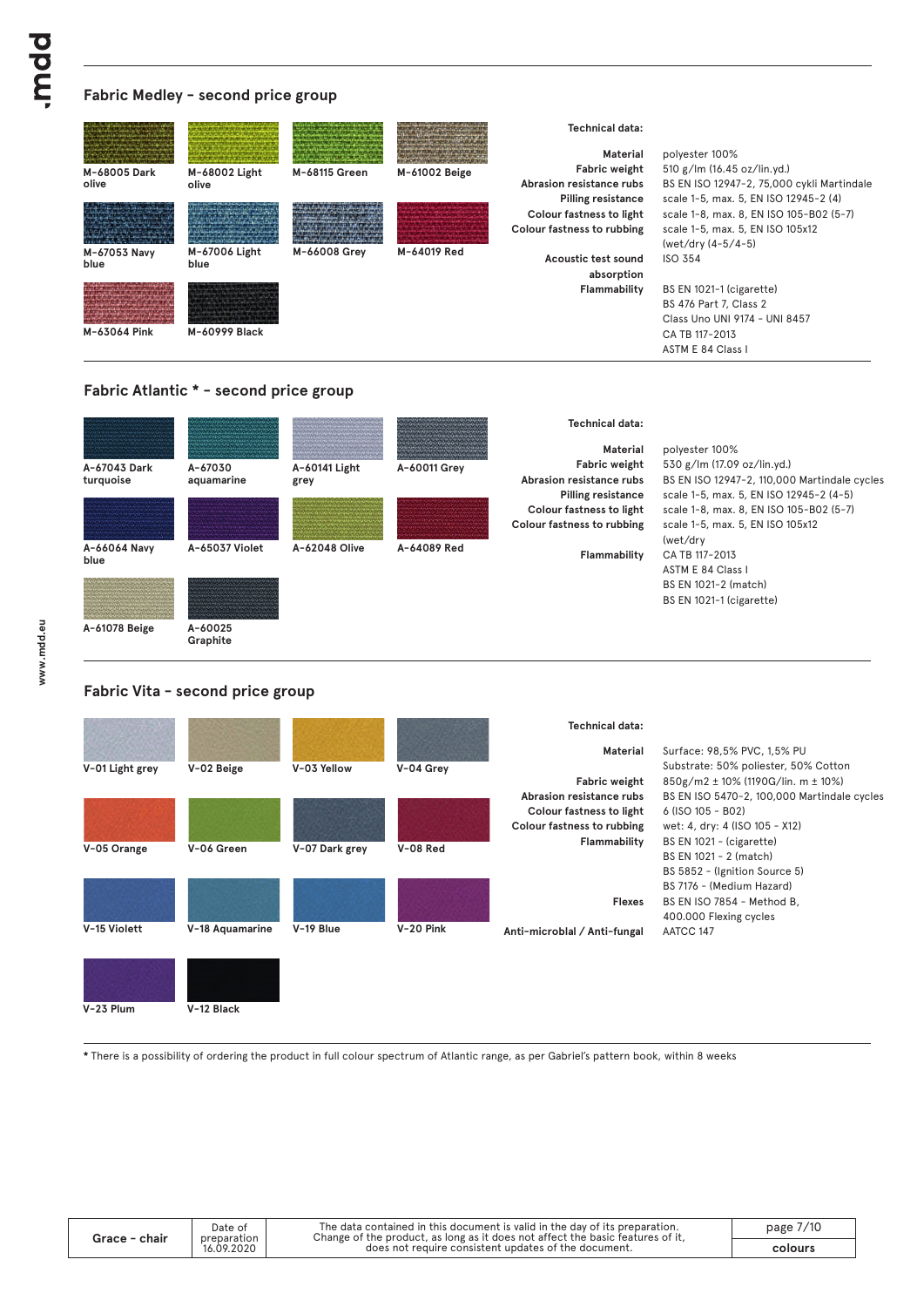### **Fabric River - second price group**



### **Fabric Xtreme - third price group**

|                            |                         |                      |              | <b>Technical data:</b>                                 |                                                                                                                                            |
|----------------------------|-------------------------|----------------------|--------------|--------------------------------------------------------|--------------------------------------------------------------------------------------------------------------------------------------------|
| <b>XR160</b><br>Aquamarine | XR430 Dark<br>turquoise | XR026 Navy blue      | XR084 Violet | Material                                               | 100% Trevira Clame (CS)<br>100% Recykling (YS)<br>Flame Retardant polyester.                                                               |
|                            |                         |                      |              | <b>Fabric weight</b><br>Abrasion resistance rubs       | Non metallic dyestuffs.<br>310 g/m2 ±5% (435g/lin.m ±5%)<br>60,000 Martindale cycles (CS)<br>100,000 Martindale cycles (YS)                |
| XR009 Black                | XR420 Olive             | XR081 Dark grey      | XR094 Grey   | Colour fastness to light<br>Colour fastness to rubbing | 6 (ISO 105 - B02)<br>wet: 4, dry: 4 (ISO 105 - X12)                                                                                        |
|                            |                         |                      |              | Flammability                                           | EN $1021 - 1$ (cigarette),<br>EN $1021 - 2$ (match)<br>BS 7176 Low Hazard.                                                                 |
| XR108 Beige                | XR079 Red               | YS071 Light<br>brown |              |                                                        | NF P92-507 M1, DIN 4102 B1,<br>UNI 9175 Class 1 IM, UNI 8456,<br>UNI 9174 & UNI 9177 Classe Uno.<br>ÖNORM B 3825 & A 3800-1<br>NF D 60-013 |

### **Fabric Synergy - third price group**

| LDS08 Grey<br>melange      | LDS20 Light<br>grey | <b>LDS27 Black</b>     | LDS29 Dark<br>grey           | Technical data:<br>Material<br><b>Fabric weight</b><br>Abrasion resistance rubs | 95% Virgin Wool, 5% Poliamid<br>400g/m2 ±5% (560 g/lin.m ±5%)<br>Independently certified<br>$\geq$ 100,000 Martindale cycles      |
|----------------------------|---------------------|------------------------|------------------------------|---------------------------------------------------------------------------------|-----------------------------------------------------------------------------------------------------------------------------------|
| <b>LDS50 Dark</b><br>green | LDS53 Green         | <b>LDS57 Turquoise</b> | <b>LDS60 Bottle</b><br>green | Colour fastness to light<br>Colour fastness to rubbing<br>Flammability          | 5 (ISO 105 - B02)<br>ISO 105 - X12 - wet: 4, dry: 4<br>EN $1021 - 1$ (cigarette,<br>EN $1021 - 2$ (match).<br>BS 7176 Low Hazard. |
| LDS61 Plum                 | LDS69 Navy blue     | LDS84 Orange           | LDS86 Red                    |                                                                                 | <b>UNI 9175 Classe 1 IM.</b><br>ÖNORM B 3825 & A 3800-1                                                                           |
|                            |                     |                        |                              |                                                                                 |                                                                                                                                   |

**LDS88 Aubergine LDS85 Coral**

**LDS19 Beige LDS79 Brown**



**LDS44 Yellow**

| Grace - chair | Date of<br>preparation<br>16.09.2020 | The data contained in this document is valid in the day of its preparation.<br>Change of the product, as long as it does not affect the basic features of it,<br>does not require consistent updates of the document. |
|---------------|--------------------------------------|-----------------------------------------------------------------------------------------------------------------------------------------------------------------------------------------------------------------------|
|---------------|--------------------------------------|-----------------------------------------------------------------------------------------------------------------------------------------------------------------------------------------------------------------------|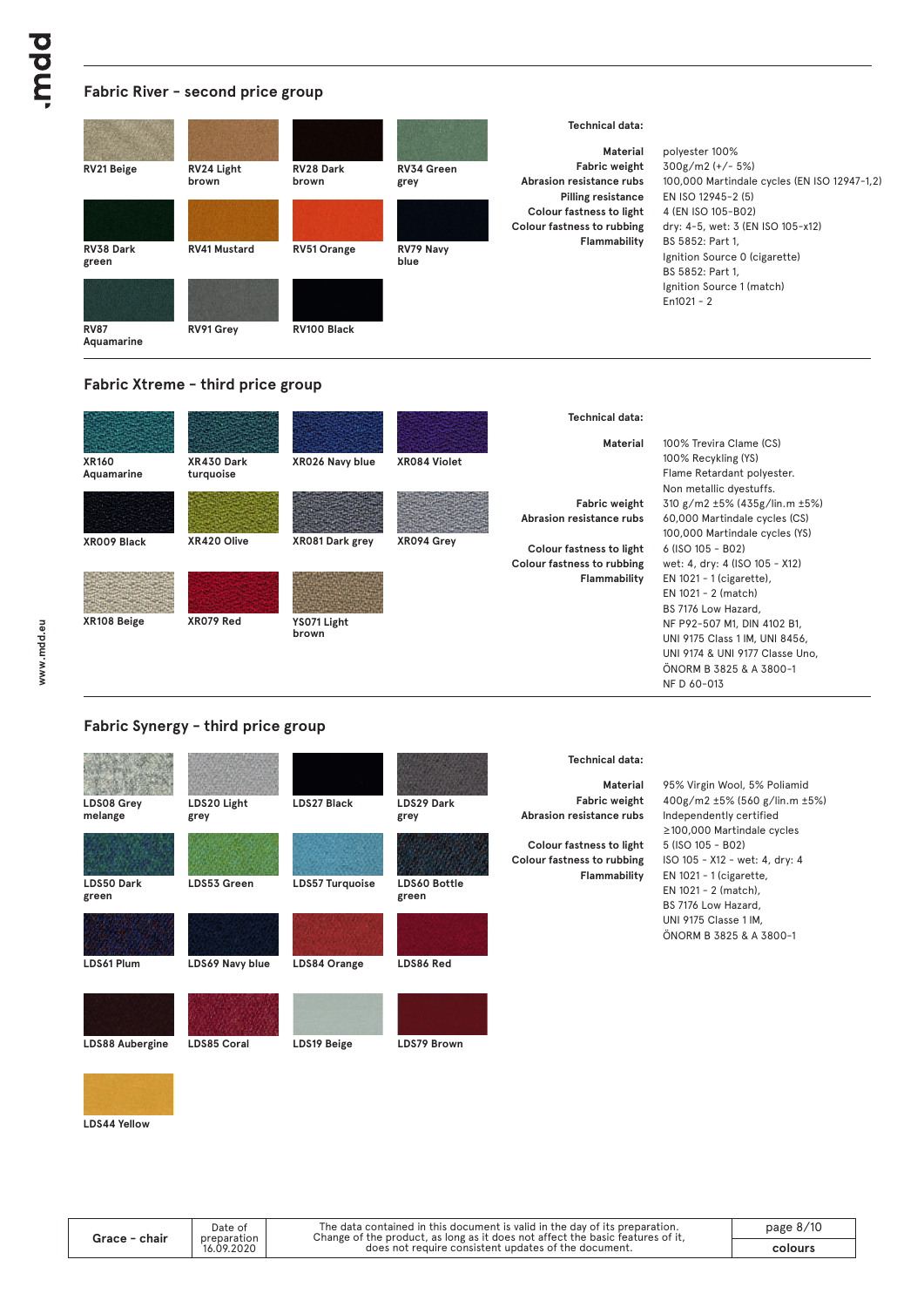### **Fabric Silvertex - third price group**

There is a possibility of ordering the product in full

Spradling's pattern book, within 15 working days.

colour spectrum of Silvertex range, as per

### **Technical data:**

**Antimicrobial**

### **Material**

**Fabric weight UV-resistance Cold Crack resistance Flame retardancy Abrasion resistance**

| Topcoat: 100% Vinyl                                              |
|------------------------------------------------------------------|
| Backing: 100% Polyesterr Hi-Loft <sup>2™</sup>                   |
| 685 gr/m2                                                        |
| >300,000 cycles Martindale                                       |
| >= 7 (1000 hours, blue wool scale)                               |
| $-23^{\circ}$ C                                                  |
| NF P 92-503 / M2                                                 |
| EN 1021, Part 1&2                                                |
| DIN 4102 B <sub>2</sub>                                          |
| ÖNORM B 3825, Gruppe I - Schwerbrennbares                        |
| Verhalten                                                        |
| ONORM A 3800, Teil I, Qualmbildungsklasse QI                     |
| - schwachqualmend<br>IMO Res. MSC.307 (88) (2010 FTP Code) Annex |
| I Part 8                                                         |
| (MED) Marine Equipment Directive in its                          |
| current valid version                                            |
| UNI 91 75 (1987) / UNI 9175/FAI (1994) Classe                    |
| I.IM (uno I EMME)                                                |
| UNE 23.727-90 IR / M2                                            |
| EN 71-2: 2006+AI: 2007 Safety of Toys - Part 2:                  |
| Flammability                                                     |
| ECE R I I 8 (replaces Directivee 95/28/EC)                       |
| <b>FMVSS 302</b>                                                 |
| FAR 25/853                                                       |
| Antifungal Protection, Antibacterial                             |
| Protection, Antimycotic Protection                               |
|                                                                  |

### **Fabric Atlas - fourth price group**



### **Fabric Field2 - fourth price group**



**FD-693 Burgundy**

**Grace - chair**

**FD-192 Black**

| 'ace - chair | Date of<br>preparation | The data contained in this document is valid in the day of its preparation.<br>Change of the product, as long as it does not affect the basic features of it, | page 9/10 |
|--------------|------------------------|---------------------------------------------------------------------------------------------------------------------------------------------------------------|-----------|
|              | 16.09.2020             | does not require consistent updates of the document.                                                                                                          | colours   |